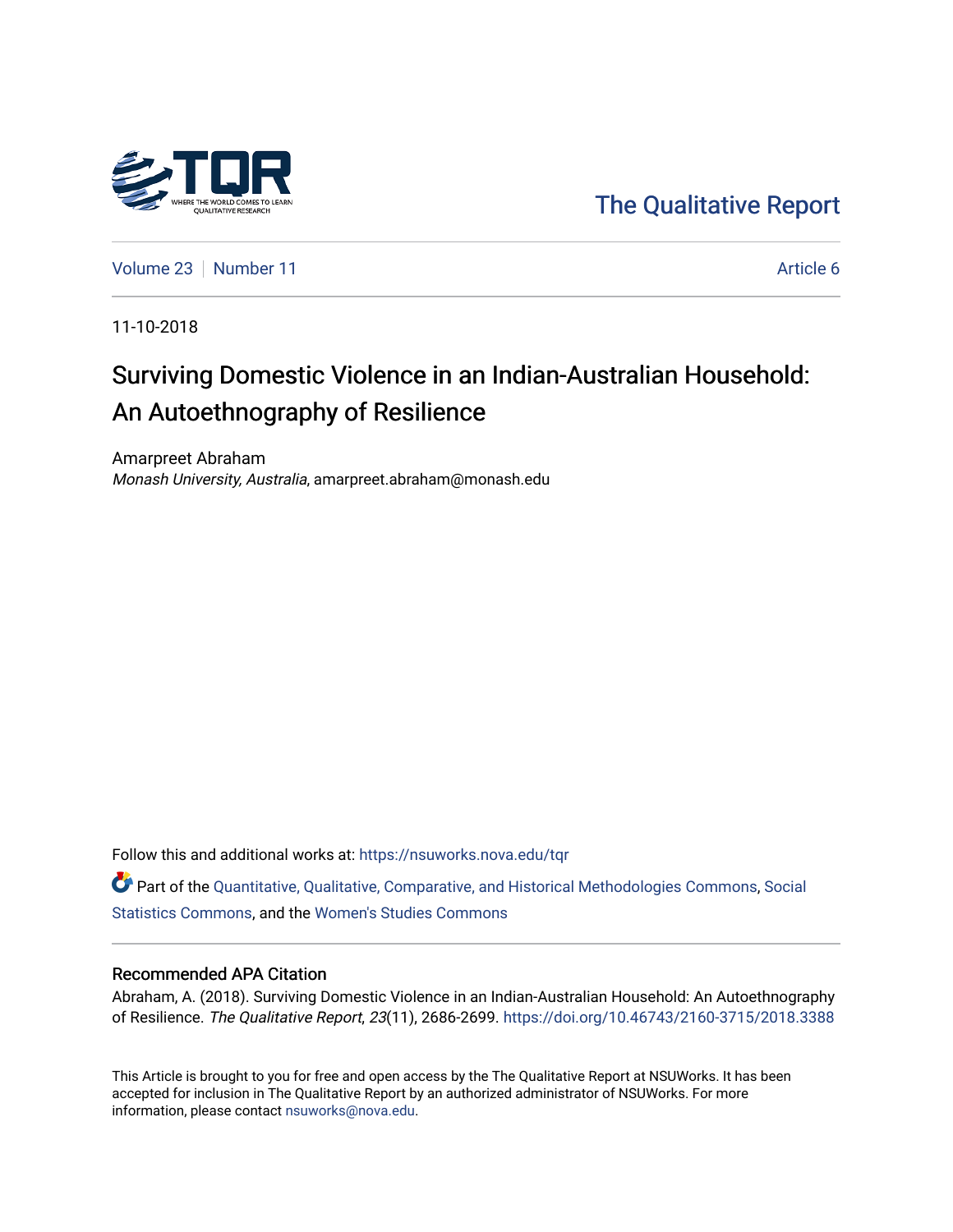# **Qualitative Research Graduate Certificate** Indulge in Culture Exclusively Online . 18 Credits **LEARN MORE**

# Surviving Domestic Violence in an Indian-Australian Household: An Autoethnography of Resilience

# Abstract

This study explores how my personal experiences with domestic violence in my family have shaped my identity and my current self as an Indian-Australian woman, teacher, and researcher. Domestic violence touches many children and their families and affects their sense of identity and belonging as individuals and in their social spaces. An autoethnographical method is used to investigate my experiences within a domestically violent family and how it has shaped my identity as an Indian-Australian woman. The study reveals various themes including three themes that were noted to be the most significant: patriarchy in Indian culture, resilience, identity and belonging. The study reveals my ongoing struggle in a domestically violent household, feeling torn between protecting my mother and protecting myself. It offers insights into how cultural backgrounds, social frameworks and social values and beliefs may influence others and their development as a person.

# Keywords

Domestic Violence, Autoethnography, Family, Identity and Belonging, Resilience

# Creative Commons License



This work is licensed under a [Creative Commons Attribution-Noncommercial-Share Alike 4.0 International](https://creativecommons.org/licenses/by-nc-sa/4.0/)  [License](https://creativecommons.org/licenses/by-nc-sa/4.0/).

# Acknowledgements

I would like to thank my supervisor Associate Professor Jane Southcott for her support and guidance throughout the emotional journey of writing this paper. I am forever grateful to my husband, Andrew, for his love and care during a challenging period of my academic journey.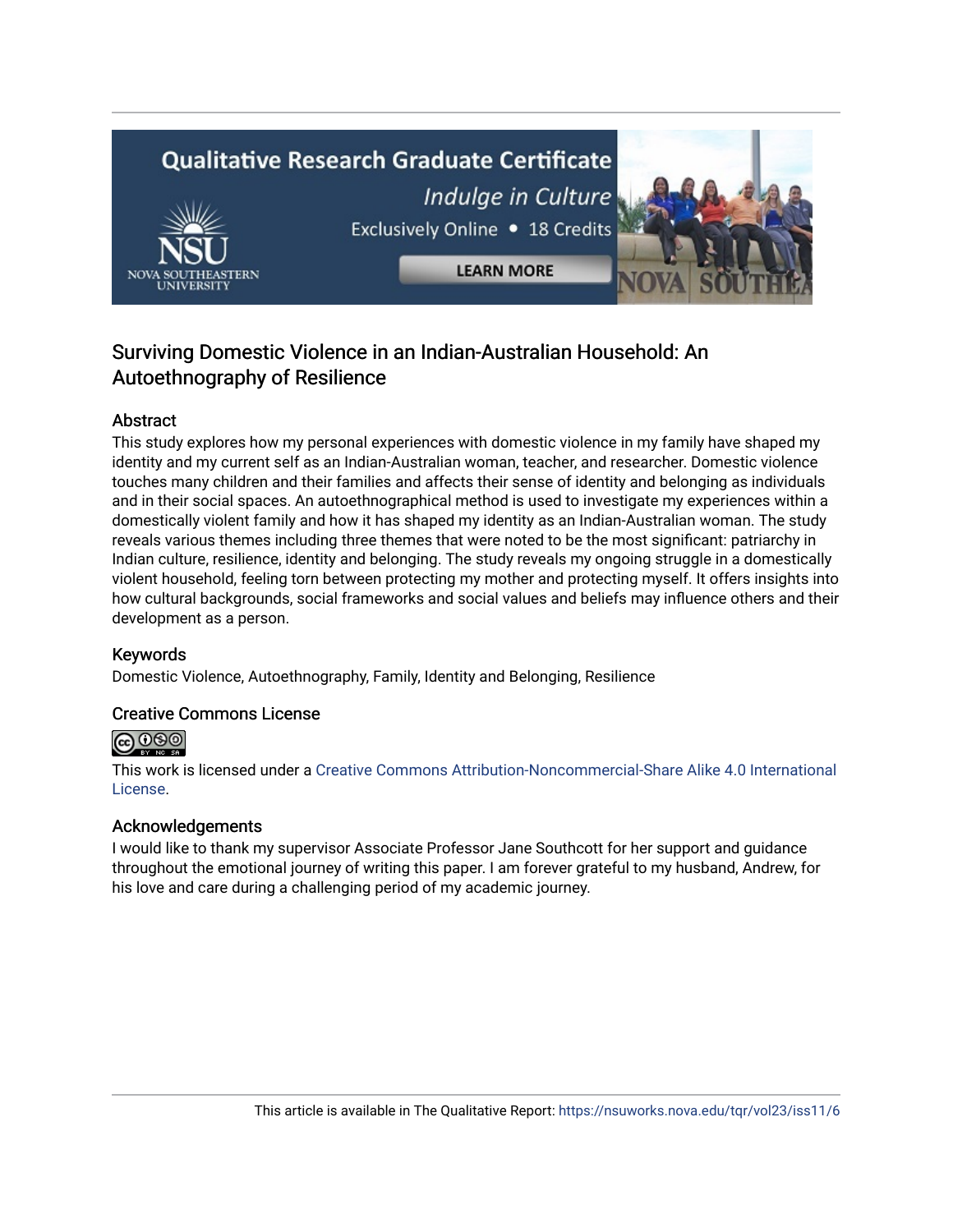

# **Surviving Domestic Violence in an Indian-Australian Household: An Autoethnography of Resilience**

Amarpreet Abraham Monash University, Melbourne, Victoria, Australia

*This study explores how my personal experiences with domestic violence in my family have shaped my identity and my current self as an Indian-Australian woman, teacher, and researcher. Domestic violence touches many children and their families and affects their sense of identity and belonging as individuals and in their social spaces. An autoethnographical method is used to investigate my experiences within a domestically violent family and how it has shaped my identity as an Indian-Australian woman. The study reveals various themes including three themes that were noted to be the most significant: patriarchy in Indian culture, resilience, identity and belonging. The study reveals my ongoing struggle in a domestically violent household, feeling torn between protecting my mother and protecting myself. It offers insights into how cultural backgrounds, social frameworks and social values and beliefs may influence others and their development as a person. Keywords: Domestic Violence, Autoethnography, Family, Identity and Belonging, Resilience*

# **The Researcher**

I am a doctoral candidate researching domestic violence and educational experiences of Indian-Australian women. This study explores my experiences as a child in a domestically violent household and how it has shaped me as a woman, researcher and an activist. With an initial Bachelor of Science and a Masters in Secondary Education, my long-term goal was to research and work with women of colour towards the betterment of their lifestyles and question the educational opportunities available to them. This study explores the crucial moments in my life that have led me to pursue research in domestic violence within the Indian-Australian community. This study invites readers to understand my interest towards this topic and how my life experiences drive my passion. Learning from my personal experiences along with my mother's experiences, this autoethnographical study explores my personal identity, my relationships with others around me and my perception of Indian culture and the existence of domestic violence.

# **Introduction to the Study**

At present, there is a wide amount of literature based around the migration experiences of Indians to Australia. There is however a lack of research on women migrating from their countries to settle into other countries, particularly Indian mothers and their daughters. A crucial reason why most parents decide to migrate to a new country is to offer an enhanced future for their children (Manuelrayan, 2012).

Migrants grapple with complicated connections that are copied within and throughout multiple countries and it is complicated to understand their lives strictly according to the host country (Somerville, 2008). Internet, long distance phone calls, and international flights have assisted migrants to sustain their connections to their homeland. However, the lives of these migrant's children are less committed to a homeland. The children of migrant parents negotiate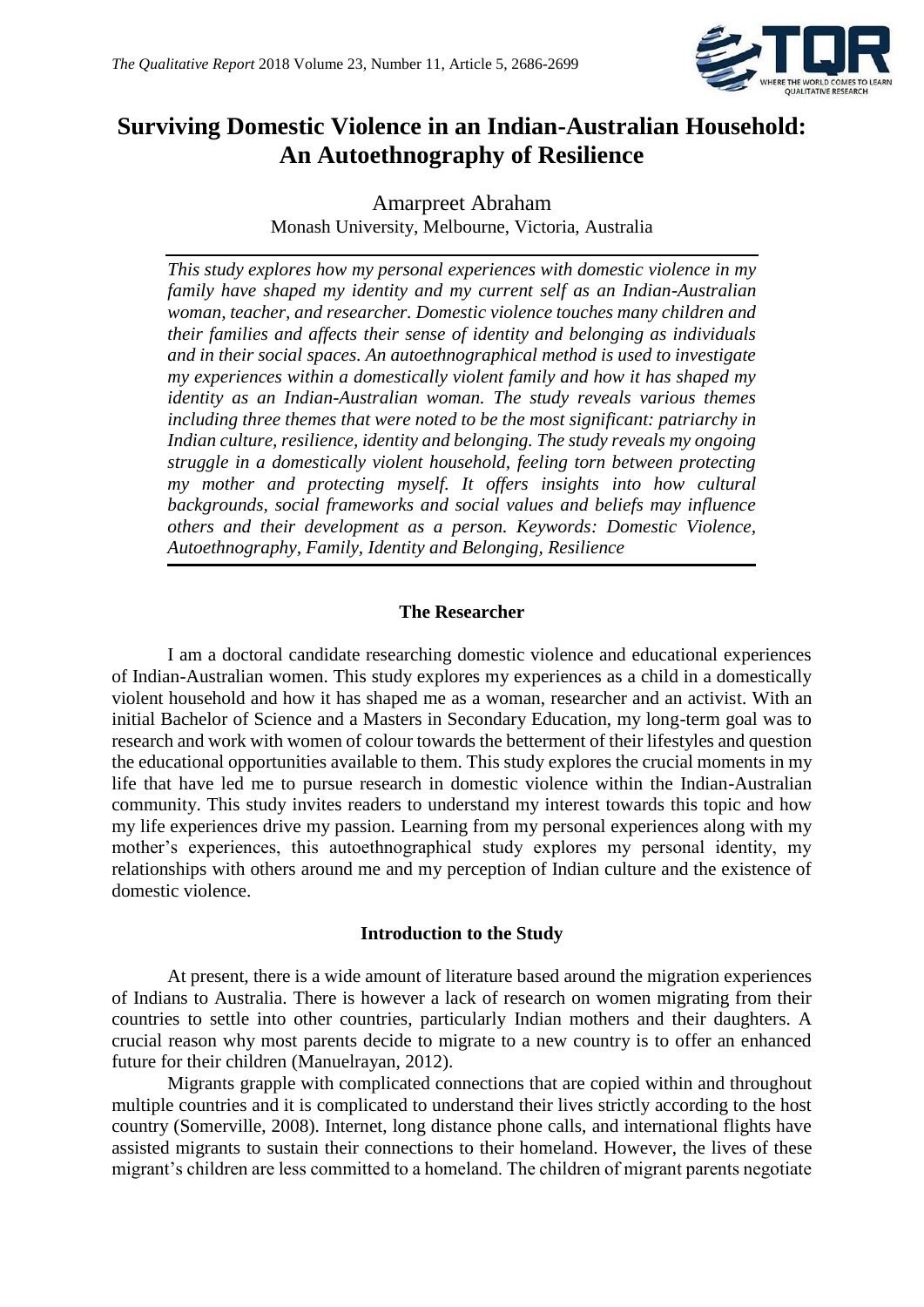identities in a space where their identities are different from that of their parents. Their parent's identities were formed in their native country prior to their migration; their children's identities were formed in their new host country but influenced by their parents' understandings of culture. The second generation apprehend that they are different from their parents due to the ongoing cross-border communications. Since they have not experienced an immigration journey, they don't belong to the native-born whites or the people of colour, but rather they inhabit a space between cultural homeland and new place of residence (Somerville, 2008).

Children of migrant parents consider themselves in one of two ways: one that is more stable connected to their roots and values; the other has more fluidity connected their current practices and acquired customs. These children of immigrants go to great extents to participate in belonging to their country of settlement. They are an active member in a community, are trying to earn the right of participation, on the same basis in their societal lives and avoiding negative locations that lead to biased and eliminating practices (Colombo & Rebughini, 2013).

Research on the identity development of women in India has predominantly concentrated on their role as family members. Interpersonal relationships are foundational in women's lives and her role as a daughter, sister, wife and mother in her family is highlighted as integral (Kakkar, 1998). Women in India view themselves as a vital aspect of their family and their society. These mothers, daughters and grandmothers' personal sense of identity and personal development is linked to their assigned duties and jobs (Seymour, 1999).

Indian social culture makes women vulnerable to violence because Indian society is patriarchal and patrilineal in nature; men head the family. Women's inferior, economic and societal position within this structure can be traced to ancient India (c.1500 BC), when Kautilya, Manu and Smriti philosophers called for unconditional subservience of women to their families and their husbands. The ancient writings showed that the husband upholds total control over his wife's mind and body and has "the right to use physical corrective methods over his erring wife" (Mahajan, 1990, p. 120). Such ancient Indian cultural beliefs have permitted the continuation of facts allowing men to control the social, economic and sexual boundaries within the house (Roy, 2014).

Women who may have experienced childhood or adulthood trauma identify as survivors rather than victims (Campbell, 1986; Kondora, 1993). Women who were suffering from domestic violence and did not actively ask for assistance were called victims and those who have made substantial progress towards recovery were referred to as a survivor (Walker, 1979). Due to the traditional notion that discussing experiences of domestic violence brings shame to the family and community, women have found themselves reluctant to disclose their experiences. Most survivors of domestic violence either refuse to name the perpetrator of the assault or blame the injuries to other reasons (Daga, Jejeebhoy, & Rajgopal, 1999).

This study investigates how my experiences of domestic violence and sexual assault has shaped me as an individual. I explore my sense of identity as an Indian-Australian and my sense of resilience while examining my teenage years. As an educational development, this self-awareness will progress my self- knowledge and personal development (Britzman, 1998). This process as defined by Roberts (2004) is researching "identity construction" or searching for "who is he (or she) and how did he or she get to be that person" (p. 3). The research question that drives my study is: how have the pivotal moments in my life led to my pursuit of a research degree that explores domestic violence within the Indian-Australian community? I believe that my autoethnography is unique in the literature that explores domestic violence in Indian diasporic populations, and thus offers a different voice and lens to considerations of these issues.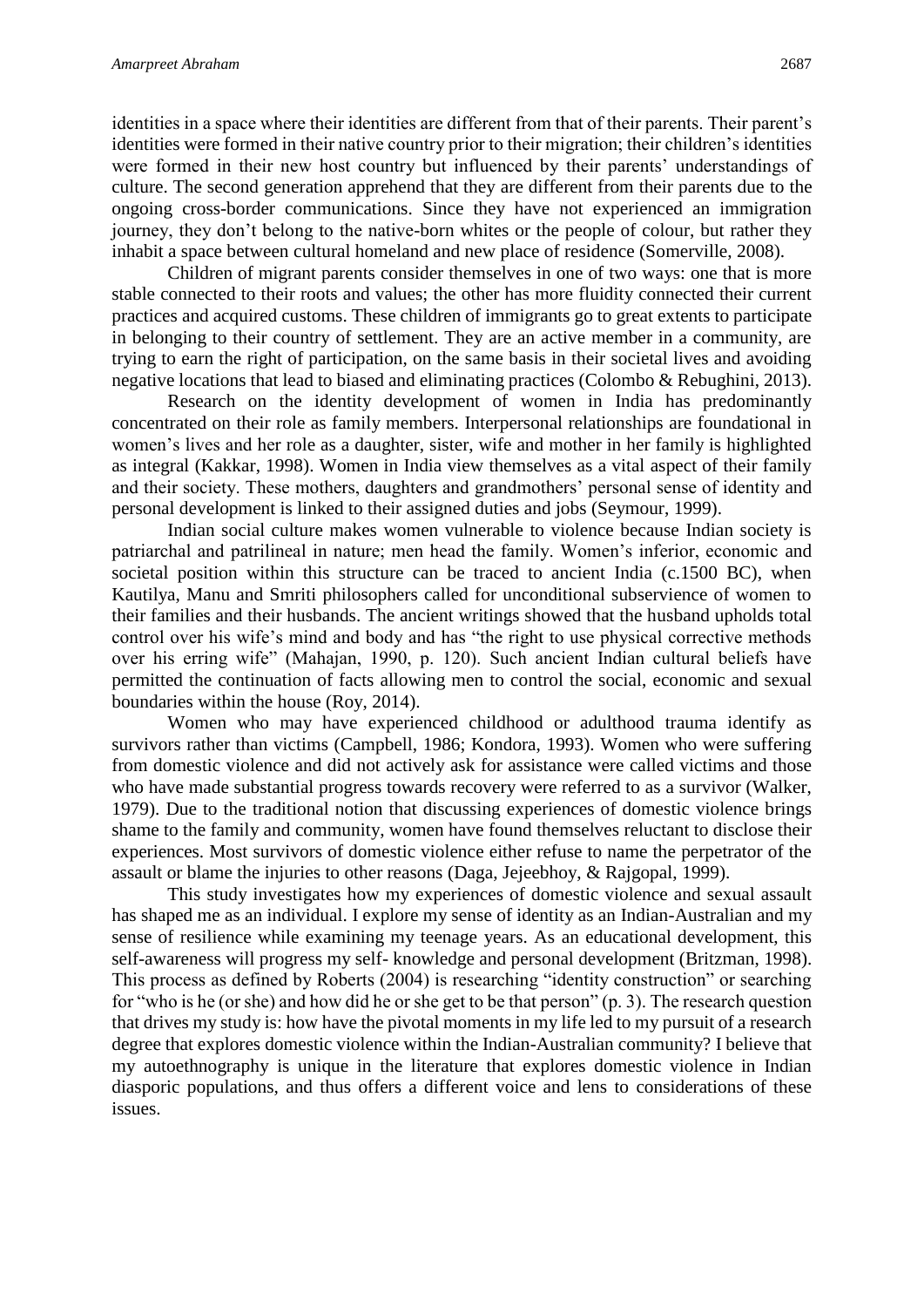#### **Research Approach and Methodology**

Autoethnography is the methodological approach in my research study that explores the cultural and social influences that have impacted and shaped my personality, values and preferences. Autoethnography is an effective qualitative research method that provides the subject concerned a special means to voice their personal lived experiences (Heewon, 2008; Morse, 1994; van Manen, 1997). Ellis and Bochner (2000) describe autoethnography as "autobiographies that self-consciously explore the interplay of the introspective, personally engaged self with cultural descriptions mediated through language, history and ethnographic explanation" (p. 742). Autoethnography as a form of self-study is a kind of autobiographical private anecdote that investigates the author's experience of life (Mallet, 2011).

Ellis, Adams, and Bochner (2011), explain that, "Autoethnography combines characteristic of *auto*biography and *ethno*graphy" (p. 2). The autobiography lets the writer reference critical moments of their lives that are chosen in retrospection. These moments are chosen due to their transformative and influential nature in the narrator's life. Ethnography emphasises the study of social and relational practices within a group of people in order to enhance the emic and etic (insider and outsider) understanding of that culture. Hence, this idiographic methodology entails the researcher to reference crucial personal moments as an insider and then examine the implication of the narrative as an outsider. This method requires the ability to remember events in a personal manner and compose them using the first-person narrative. As discussed by Ellis and Bochner (2002), "Autoethnography represents a significant expansion in both ethnographic form and relationship potential. In using oneself as an autoethnographic exemplar, the researcher is freed from the traditional conventions of writing" (p. 15). Ellis (2009) notes a significant facet of conducting autoethnographic research is fluctuating between various deviations of our current and previous selves.

An autoethnography allows the researcher to develop an understanding of his or her position to further comprehend research that may follow. A grasp of the self is essential when considering the position adapted while analysing others. This enables the researcher to be upfront and honest about their bias and the decisions made throughout the research journey are transparent. By understanding the self, a stronger understanding can be extended when trying to understand others. This is explained by Ellis and Bochner (2002) as "the autobiographical project disputes the normally held divisions of self/other, inner/outer, public/private, individual/society, and immediacy/memory" (p. 216).

The use of autoethnography is considered especially suitable for studies that involve a cultural context. The practice of an ethnographic wide-angle lens on the wider scope of cultural practice is joint with a continuous reflection and inner look at the vulnerable self. Unfortunately, I am not the sort of person who has kept a diary, but I have strong memories of my younger self. I wrote these down in great detail and shared them with a friend who asked me questions when I did not explain enough about cultural context or my feelings. I still live at home, and so my family is a constant trigger to my memory. My own recollections contributed to the vignettes and the specific stories were included due to the experiences being tremendously moving. Following the completion of the stories, re-reading took place to identify repeated words and phrases. These repeated words and phrases, when analysed, helped identify common sequences leading to the emergence of strong themes. This process of reading and re-reading ensures that consistent results would be obtained if the vignettes were analysed again. Eatough and Smith (2006) mention that "With each reading, the researcher should expect to feel more wrapped up in the data, becoming more responsive to what is being said" (p. 487). I made marginal notes of keywords and phrases, and then I looked for larger emergent themes (Biggerstaff, & Thompson, 2008). I used Interpretative Phenomenological Analysis (IPA) for determining the larger themes to allow for arduous examination of idiographic personal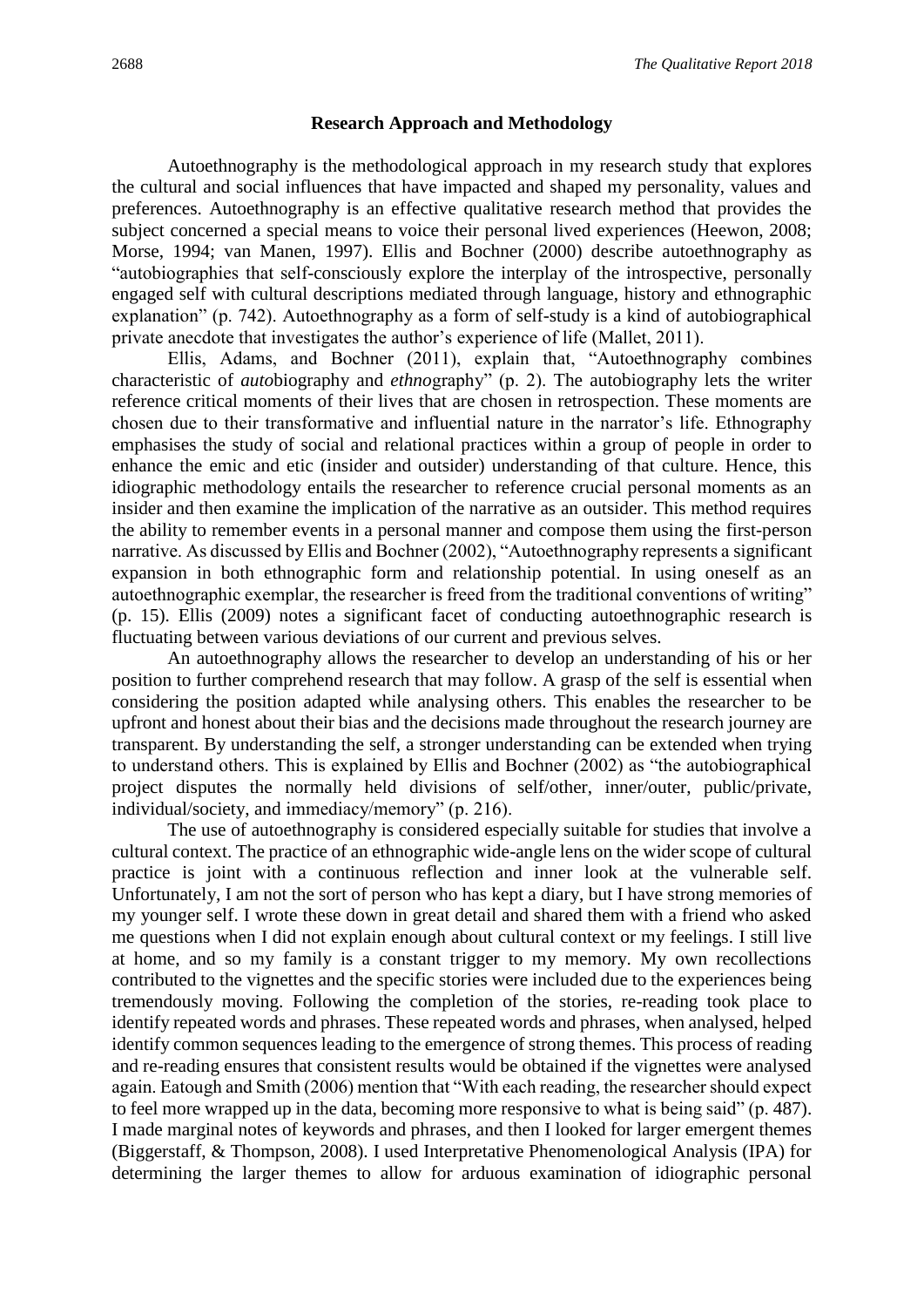experiences and social awareness. I used IPA to understand how I had recognised the meaning of my experiences and how these encounters influenced my interactions with my environment. Understanding my experiences allowed me to decide to express them to a wider community and acknowledge their contribution into shaping me as a learner and a teacher.

After the completion of the autobiographical narratives, and coding the text for recurring strong themes, three themes were noted to be the most significant: patriarchy in Indian culture, resilience, identity and belonging. These themes tend to overlap and can be difficult to differentiate within a specific narrative. Writing this Autoethnography, at times, was a very difficult and confronting analysis. There were periods when delving into the experiences was painful and something I didn't desire to write about (Tenni, Smith, & Bochner, 2003). However, the findings of this study highlight valuable understandings into my beliefs, my upbringing and the experiences that shaped me as an individual. An important part of my research was to consider the ethical dimensions of my autoethnography. As I am writing about myself, I was not required to seek Ethical Approval for my research from my university. However, I was well aware that in telling my story, I am telling the story of my family. I spoke at length with my mother and siblings who are comfortable about what I wrote. My family and I agreed that my father would be informed in general terms and if he was interested at all in my work, he could be given a copy of this article.

#### **Findings**

I have organised my narrative under loosely chronological headings that begin with The History of Domestic Violence in my Family. I then discuss the watershed event in my life, The Sexual Assault. The subsequent sections discuss aspects of my life as an adolescent: 15 and not allowed to party; Being the oldest sibling; Reporting to Police. I have built these headings from my analysis of my narratives.

#### **The History of Domestic Violence in my Family**

Being born a girl in India automatically put me in this category known as *ladki* meaning girl. On one hand, when boys are born, people congratulate the lucky family for their newborn heir and the little boy is considered a blessing. On the other hand, when girls are born in Indian families, they are not celebrated. No sweets are distributed, and no parties are thrown. Relatives, neighbours and family friends bring presents and gold jewellery for the mother since she has blessed the family with a son, who will carry the family name forward. The mother who has given birth to a daughter is blamed and treated poorly even though she has just gone through a long and painful labour.

I was the third girl born on my dad's paternal side since his elder brother already had two daughters and it wasn't looking too good since girls couldn't carry the lineage forward. In saying that, I was and still am the most pampered child. Being the first-born child meant I was my parents' favourite until my siblings came around. Before my younger sister was born, my family was a "joint" family. A "joint" family in India consists of the grandparents and uncles living under one roof. So in my family, we had my grandparents, my parents and I and my uncle and family. My childhood was a stable and happy time until I started witnessing the regular arguments and fights in the household from age 3 onwards. These fights were a weekly occurrence and turned into a normal routine of my life. The fights weren't always between my parents but usually between my father and his older brother or his older brother and grandfather.

Due to their workplace being a family business, my uncle would always target my father for any missing money which would then lead to quarrels in the house in front of the kids. Sometimes my grandparents would get involved and my uncle wouldn't shy away from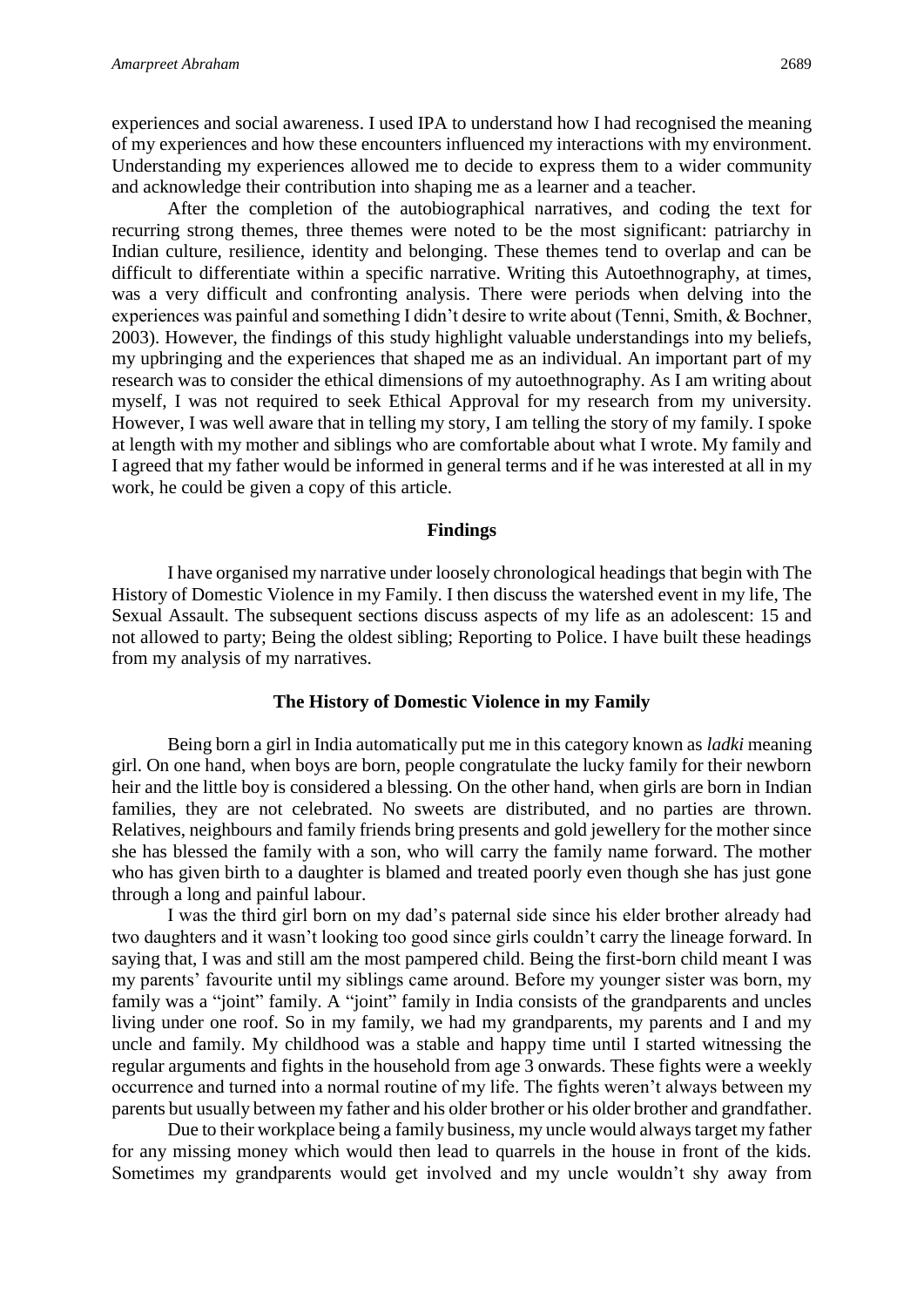physically and verbally abusing his own parents. Sometimes it would get so bad that my grandfather would get some freezing water and pour it over his head to cool himself down. Seeing all this commotion as a 4-year-old was confronting and confusing. I loved my grandparents and my uncle's family. My aunty is a bitter woman, but I believe that's because my uncle has been verbally and physically abusing her throughout their marriage—leading to two suicide attempts.

The first time I saw my father trying to threaten my mother with suicide, I was four years old. We had moved out of our family home as my mum was pregnant with my sister and we needed a bigger place to accommodate a growing family. I clearly remember him getting a cloth and tying it around his neck and then around a fan and telling mum he was going to kill himself and that she is responsible for it. You see, when mum was 3 months pregnant with me, my uncle decided to kick my dad out of the family business leaving us with no money and no work. My mum's father who had a business of his own taught my dad the trade and helped him establish a business of his own. Both the businesses were in the same area, providing very similar services to customers. This created a sense of competition between my father and my grandfather. Our business suffered a robbery a few years later, resulting in my dad losing all of his business and upcoming deals. We were bankrupt, and my dad still blames my grandfather for everything we suffered, even though my grandfather helped establish my dad from scratch when his own family turned away from him.

From the time I have been 4 years old, physical and verbal abuse towards my mother has been a weekly, if not daily, occurrence. It has had a defining impact on my life, my values and who I am today. Growing up as a child, I was very anxious but also very happy. You know how kids can avoid and overcome hard times and bring joy in the house, I was that kid. I wanted to bring joy to my family because I hated seeing my dad hit my mother. It was challenging and confronting to be amidst so much violence. I could never understand my father's urge to abuse my mother in private as well as in public. My father's behaviour made me feel very embarrassed. I used to believe that once I had siblings, my father would change. I mean how could you hit the mother of your children in front of your children? It always used to perplex my mind and still does.

#### **The Sexual Assault**

In Indian culture, a girl's virginity is her most cherished possession. It is more important than her education, her manners, her dreams or aspirations. Her virtue is meant to be protected with her life. If this virtue is tainted, a girl is considered dirty and second-hand, used property. She isn't so pure anymore.

One of the most defining moments of my life was when my younger sister had her accident and the events that followed. One uneventful afternoon we were coming back from school and crossing the road while holding each other's hand, she was eight years old and I was twelve years old. I clearly remember a two-wheeler coming out of nowhere and dragging my sister with his vehicle on the road. People gathered around us and I was starting to panic. This was in 2003, which meant my mum was at home with my one-year-old brother and mobile phones were very rare. I started asking people around us if any of them had a mobile, so I could contact our neighbour who had a mobile and surprisingly enough I remembered her number by heart. I remember telling her to contact my mum to come to this stand where all the autos used to be parked so she could take my sister to the hospital. Much to my dismay, mum told me to go home as my younger brother was sleeping at home and she had left our neighbour to be there in case he woke up.

I clearly remember walking home with my heavy school bag on my shoulders, wailing and worried for my sister's life as she was losing consciousness and had lost a lot of blood.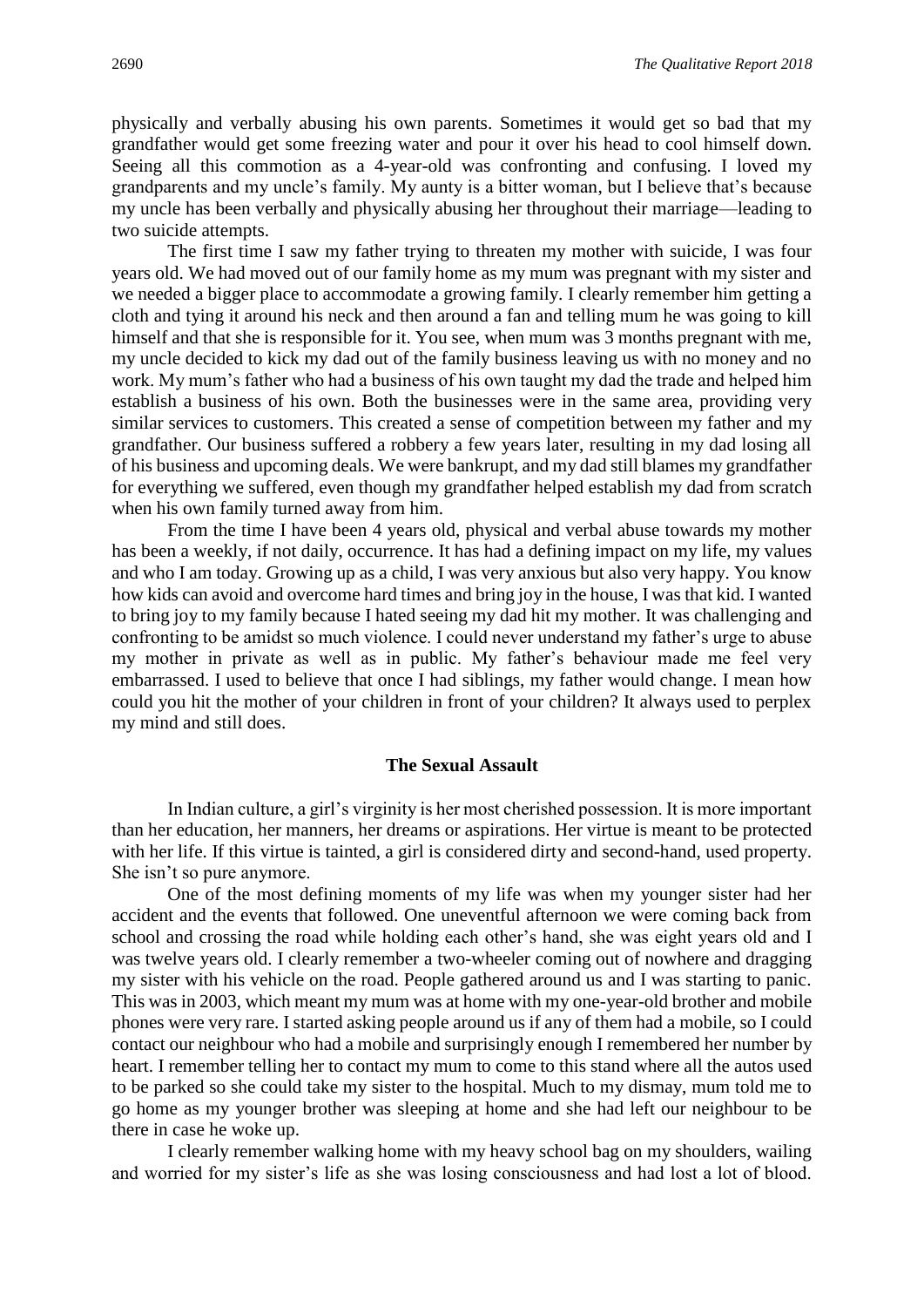People were watching as I was crying, and our neighbour's younger brother came over to comfort me and I hugged him. Let's call him Ashu. Ashu was 18 years old and we had been friends since he moved in with his brother and his brother's wife as our neighbours. I was crying and hugging him for comfort and as I opened my eyes, I caught him looking down my shirt. Since we were friends, I didn't think much of it as I was only twelve and was more worried about my sister and her life.

From that day onwards, mum was spending more time at the hospital as my sister stayed there for a few weeks, getting treatment for her broken knee and losing most of her front teeth. This was a challenging time for me as I was always home alone looking after my younger brother. Ashu started visiting us almost every day as he had a nephew who was my brother's age and they liked to play together. Ashu would bring him over so they could play together, and I didn't mind as it took my mind off from my sister and not having my mum around for hours. We would sit and talk while the little ones played in the other room. One day I felt Ashu randomly caressing my leg and playing with my hair, I asked him "hey, what are you doing?" He replied saying he "was just playing with my hair because it looked soft and shiny." That day was the first time Ashu touched me out of nowhere. After that, it turned into an everyday occurrence for when he came over. He started coming over multiple times a day using his nephew as an excuse.

I clearly remember the day when he came over without his nephew and said he wanted to talk to me about something. I innocently said "okay," not knowing what was to follow. That day, Ashu raped me. I didn't know what sex was and how I was meant to feel when someone forcefully penetrated me. It was the dirtiest feeling knowing I couldn't stop him because I was completely frozen in time. I didn't scream or make a single sound until he got up after he had finished and left. My younger brother was asleep in the next room and I went and laid down next to him. I didn't know why I was bleeding and why it hurt so much. I didn't tell anyone about what happened until I was 21 years old. My sister needed my parents more due to her accident and what was I going to say to them anyways? I didn't know what rape was; I should have known. I constantly blamed myself by believing that I had given him the wrong message and that's why it happened to me. I believed that my life was meant for people to molest and use, and I stopped caring about how people treated me. After years of feeling disgusting and blaming myself, I finally went to see a psychologist when a friend committed suicide. I was diagnosed with severe depression and anxiety.

This experience was life altering and controlled my emotions and actions for over 10 years of my life. After the therapy from a rape specialist, I was able to acknowledge what had happened to me and how it wasn't my fault. I was able to accept my experience and move on, growing up and meeting my very supporting, understanding and loving partner.

#### **15 and Not Allowed to Party**

Growing up as a teenager was a challenging time for me. After the sexual assault, I felt as though everyone was staring at me and judging me for who I was. There was this feeling of how I was the centre of attention and how I was being observed by all males at the school. Growing up as a girl in India, I always received plenty of unrequited attention from the opposite sex. It made the conservative teachers and parents doubt my Indian values to protect my body and my virtue. I didn't feel comfortable enough to tell anyone about my experience and how it had changed me and my self-perception. I started to believe that I was someone who was dirty and deserved to be treated poorly by men.

An incident that shaped my relationship with my father as a teenager was in February 2006 after a "farewell" party when I was in my early teens. My dad has always been a very controlling father, thinking he needs to protect his children from everything wrong in the world,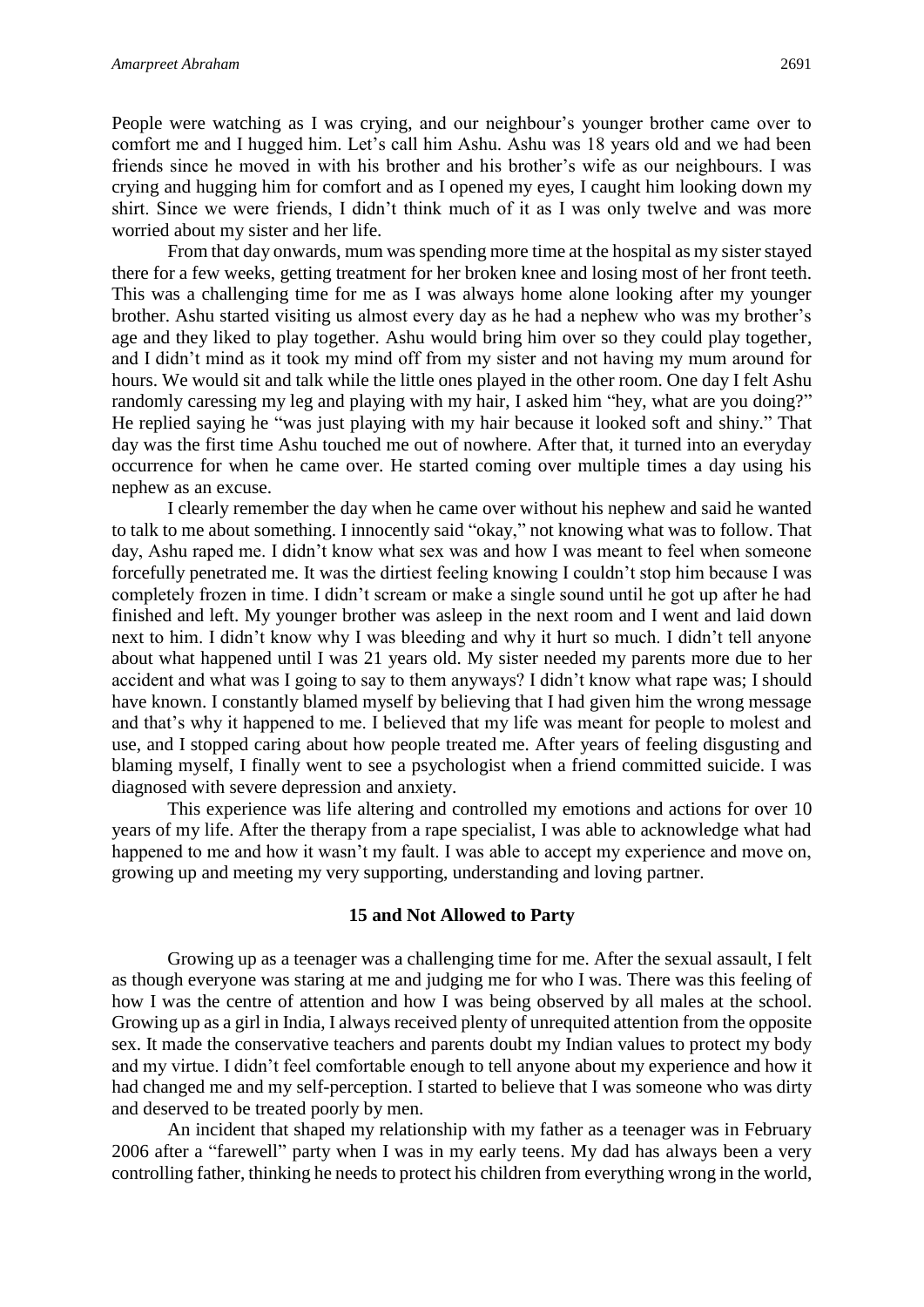not realising that his behaviour has hindered us from experiencing "normal" and "teenage" things. He considers it his duty as a father to teach his children from his own experiences. It is one of those behaviours that I have always been against as I believe that learning should be from firsthand experience. In 2006, when I was close to finishing my year 10 and moving schools for year 11 and 12, there was a party known as a farewell party where the year 9s farewelled and wished good luck to the year 10s for future endeavours. When dad dropped me to school that afternoon for the party, I had clear instructions that he was going to drop me and pick me up and I wasn't to roam around or go out with any friends when the party ended. Dad had given me a phone to call him as soon as I finished so I could be picked up. Given that I had the power to decide when I was to be picked up, I decided to go out with my friends after the party finished around 4pm for a quick bite. I wasn't to know that my dad would visit the school to see that the party had finished, and I hadn't contacted him to pick me up.

I remember being really happy that day after the party as for once I had been able to spend time with my friends outside of school. I was naïve to think that my dad would never find out as when I got back to the school I called him, and he asked me where I had been this whole time. To say that I was scared would be an understatement. My siblings and I had fear instilled within us towards our father and he always considered it a sign of respect. He didn't say a word to me the whole trip home, not a single question or word was said. Once we got home, I went and changed my clothes and hid in the toilet expecting the worst. What he did next was surprising even after witnessing his worst abuse towards mum. He yelled at me to get out of the bathroom and I still remember him beating me and hitting my face with the shoes I had worn to the party. I remember my face was burning because he didn't stop to breathe and kept on hitting me until my mum fainted from begging him to stop. After he was done hitting me, he left me in my room and I remember feeling so defeated and degraded. This day was the first day I saw my dad crying. He came back to my room and tried to hug me, but I wouldn't let him touch me after how he had just treated me 10 minutes ago. He joined his hands and cried and apologised to me because he realised and saw what he had done was so atrocious and disgusting. This day was a moving day for me because he had scarred me, physically and mentally. I remember people asking me if I had been in a boxing match because my face was black and blue from all hits and punches. For some reason I wasn't embarrassed. I expected it to be a lesson for my dad, for him to be embarrassed and learn from what he had done to me.

#### **Being the Oldest Sibling**

This aspect is an ongoing experience of my life. Being the first born in India means that you are automatically assigned the role of a parent. Your actions, choices, values, words, and achievements affect your siblings. Every move is monitored with great vigilance and attention. Every decision is scrutinised to observe its impact on the other siblings and how it could potentially affect their values and actions. For as long as I can remember, my parents told me that I was meant to be their mother and do everything my parents would do when they weren't around. As a child, I enjoyed this role as it meant I could control and monitor their activities and boss them around. As I grew up, I realised the weight of the responsibility that had been assigned to me.

Following my sister's accident, I felt a sense of guilt following me as I always wondered if she wished it was me instead of her and if she blamed me for not protecting her. My relationship with both my siblings has been a positive one for most of my life with the usual sibling bickering. Due to my dad's behaviour and violence towards mum, I wanted to protect my siblings from what I had experienced from a young age. I felt a sense of responsibility to provide them with a better life as a teenager than I did. This was a fine line that I crossed, and it affected my relationship with my siblings as I endorsed poor habits and supported their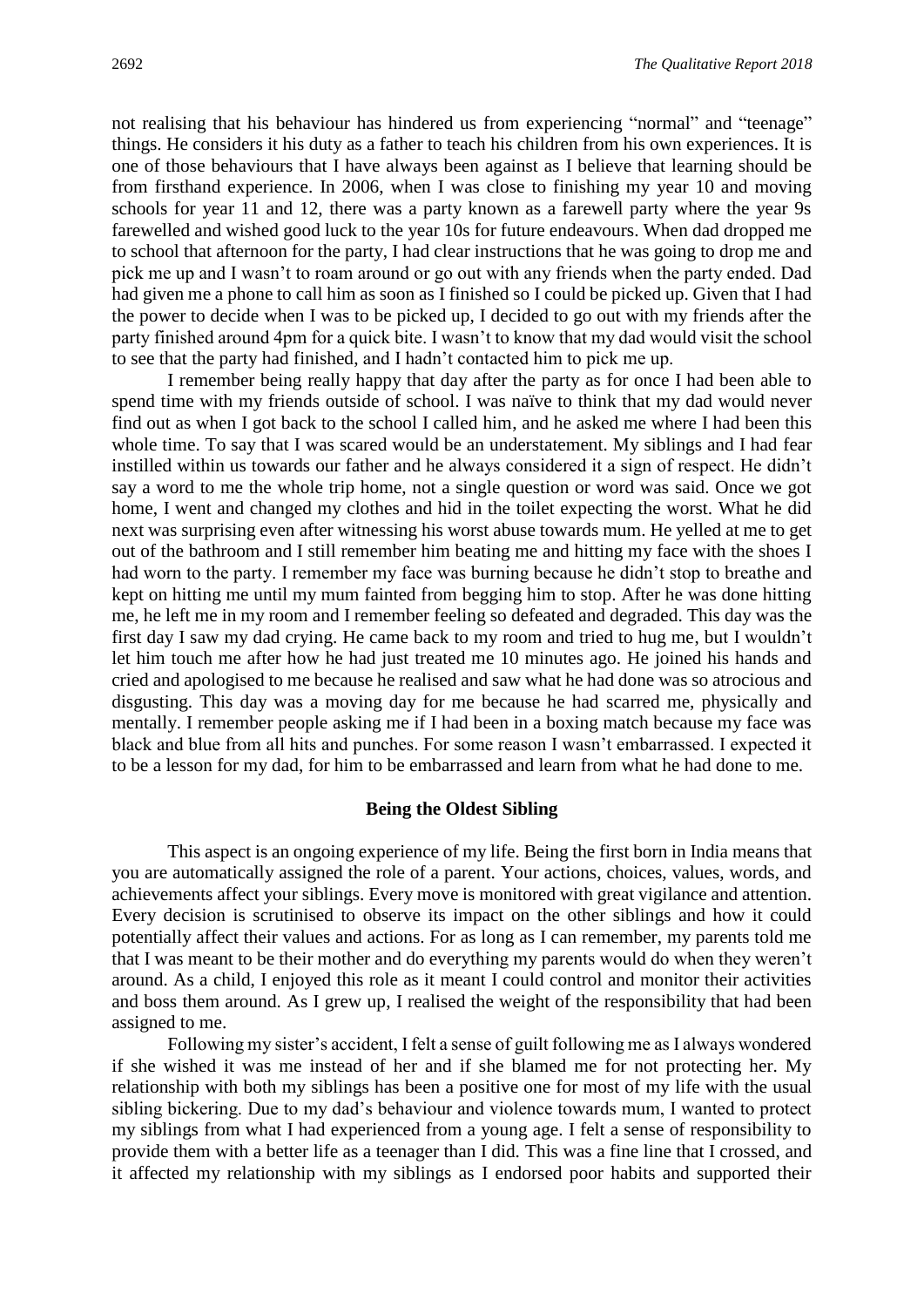financial needs. I created this habit of providing them with money, doing their shopping for them and spoiling them with anything they wanted and asked for from me.

I didn't realise at the time that I was enabling a bad habit and setting wrong expectations that would affect me in the future as I grew older. I wanted them to have a better adolescence than I did because I always struggled for money and felt embarrassed when going out with friends since I was unable to do any shopping or do extravagant dinners since my parents couldn't afford these expenses. When I finally realised that my actions were encouraging a habit I wouldn't be able to keep for a long time, I had to ask them to manage their own expenses which wasn't accepted. It was asking them to start supporting their own expenses which didn't go down so well. They had this safety net and I took it away from them. I thought it was only fair for me to do that since I had to save for my own future and my sister had a job that could support her expenses. I started to disconnect from this role of a parent and stopped supporting my siblings financially. I realised that it was a duty my parents had to fulfil as they were only my siblings and I had to save for myself and my future.

My desire to help them has always been there and it will be there for a very long time. It is due to my sister's accident and my parents' rocky relationship. When no one else was willing to step up and be an adult, I felt that I had to do it to keep my family together and safe. When you're stuck in bed with both your siblings shaking on each side because your parents are fighting, and your dad is threatening to hit your mum, the least you can do is hold them and whisper calming words to them. I remember when I was an only child for four years before my siblings came around and when my parents would fight, I would just cry on my own and not know how to feel. I didn't show mum how I felt about their fights and how much it affected me because I didn't want her to worry about me on top of worrying about her own safety. I felt obliged to protect her because she was sticking around in an abusive relationship because of me and to give me a good life with the presence of a mother.

#### **Reporting to Police**

My Indian background is a part of me, it informs my skin colour, my languages, my family and my values to a certain extent. I was 16 when my family decided to move to Australia for the betterment of our family and our education. I had to re-enrol in year 11 and year 12 to accustom myself to Australian curriculum and the ways of education and teaching. I went to a school where I was the only Indian student and stood out like a sore thumb. Leaving my friends behind at the age of 16 was painful, along with having to repeat year 11 and 12 again. I always questioned if I would have any friends in Australia and if teachers would be nice and supportive and if my repeating VCE would make me fall behind with my other friends and their achievements.

Coming to Australia was a very big move for my entire family. After spending the first 40 years of their life in India, it was very challenging for my parents to adapt to a new culture in Australia and leave their own family behind. They were worried about their kids losing the essence of Indian culture and adopting a Westernised lifestyle. It is legitimate for them to be concerned about that as we were young and to merge into the society it was essential for us to adapt the Australian lifestyle to feel integrated and make new friends.

When we made the move to Australia, I was 16 years old with my siblings being 12 years old and 6 years old. We stayed here with one of my dad's far relative and had one room to our disposal. During the move, I had always wondered if dad would stop being violent towards mum because we weren't in India anymore. Indian laws with domestic violence are almost non- existent, with domestic violence being accepted as a "personal matter" and doesn't require other people to be involved. It is a practice promoted by most parents to keep the wives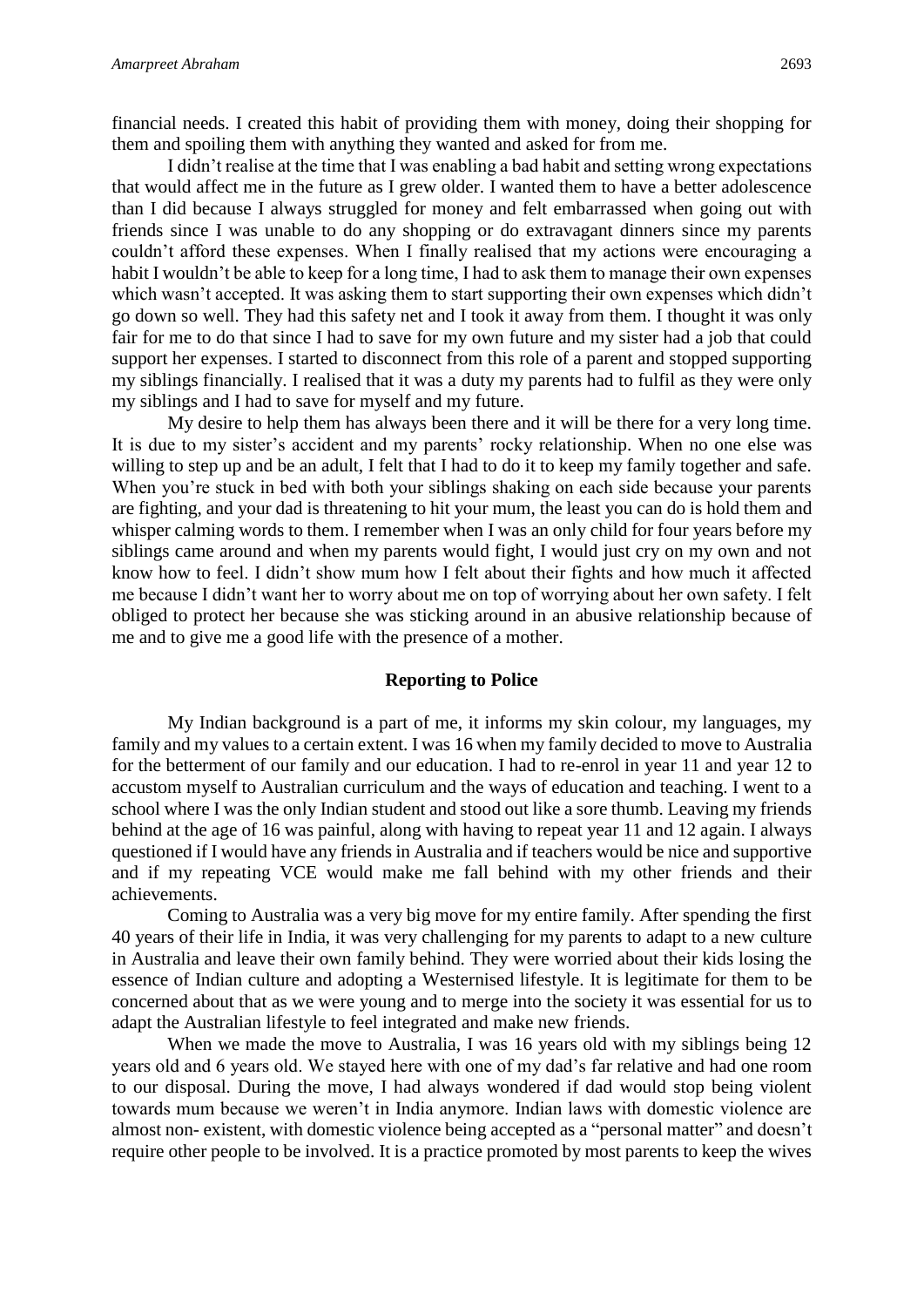"in line" and under their control. After all, most Indian women are treated as assets, first by their parents and then by their husbands.

On  $19<sup>th</sup>$  October 2014, night before my sister's  $18<sup>th</sup>$  birthday, dad asked us what our plans were for the next day. I had organised a lunch for my sister with her friends there and I relayed that information to my dad. He got upset and angry about not informed and asked permission about this celebration as he preferred we ask him before we make any plans. I was taken aback by his desire to be informed about everything as telling him should be enough, I shouldn't have to ask him every time I step out of the house. He was quite outraged and dramatic about the way I spoke to him and the usual argument started of how my mother had promoted our bad behaviour and how we don't respect our father or his demands. It always goes back to my mother because being the mother she should be turning us into obedient slaves who follow every rule and regulation set up by my dad irrespective of how unreasonable it might sound. It escalated into an argument where he was physically and verbally abusing my mother, myself and my sister by threatening to hurt my mother. That night, I lay between my siblings in their bed crying and holding their hand while they were both shaking with the fear of their mother not making it through the night. I decided to call the police.

Mum heard a car stop outside the house straight away and knew that I had called the police. Both my parents came out of their room and begged me to ask them to go back but I was adamant for the police to know what my father was doing and how it wasn't okay for this to continue. Two constables came and sat in our living room to enquire why they had been summoned. My parents insisted that nothing had happened that required the constables to be there as they didn't want their records to be affected by this incidence. I wanted my dad to learn a lesson, so he would stop punishing my mother for no mistakes of her own. After the constables had left, dad expressed his disappointment because I had "ruined" his life. It was, apparently, going to affect his job and his status in the society and I should have kept the private business inside the house.

To this day, my dad has not let me forget the decision I made that night. I don't regret making it and I would make it again if my mother's safety was in question. Dad made sure that he was in India in 2015 on my sister's birthday so he wouldn't have to remember the "horrible" mistake I had made. I will always protect my mother and maintain her wellbeing before anyone else's pride and societal status. Since then, my relationship with my dad has improved; he understands that what he did was wrong, and I consider him someone with a sickness. Someone who doesn't remember what he says and does when he gets angry. Someone who chooses to blame everyone else for things that go wrong in his life. Someone who will always blame my mum for other's actions and words and I can't do anything to change that.

#### **Discussion**

In my journey towards discovering myself and my motivations towards researching domestic violence, this autoethnography plays a pivotal part. It explains my desire to improve the quality of life, educational opportunities available for women around the world. This autoethnographical writing has helped me realise that my identities in professional and personal spaces are intermingled. It has been an empowering experience for me as a woman, researcher, teacher and academic in training. I learned from writing these experiences down and making meaning from my lived understandings of my previous and present self. I re-examine and reassess my experiences and they shape me and will continue to do so in future. I admit that I tend to focus on the good. Parts of my childhood were filled with love—I was pampered and considered myself special. I prefer to remember these times even though I know full well that life was not always like that for me. Writing this was difficult. It affected how I thought about myself, how I felt about my body and my relationships, and I felt that my PTSD had returned.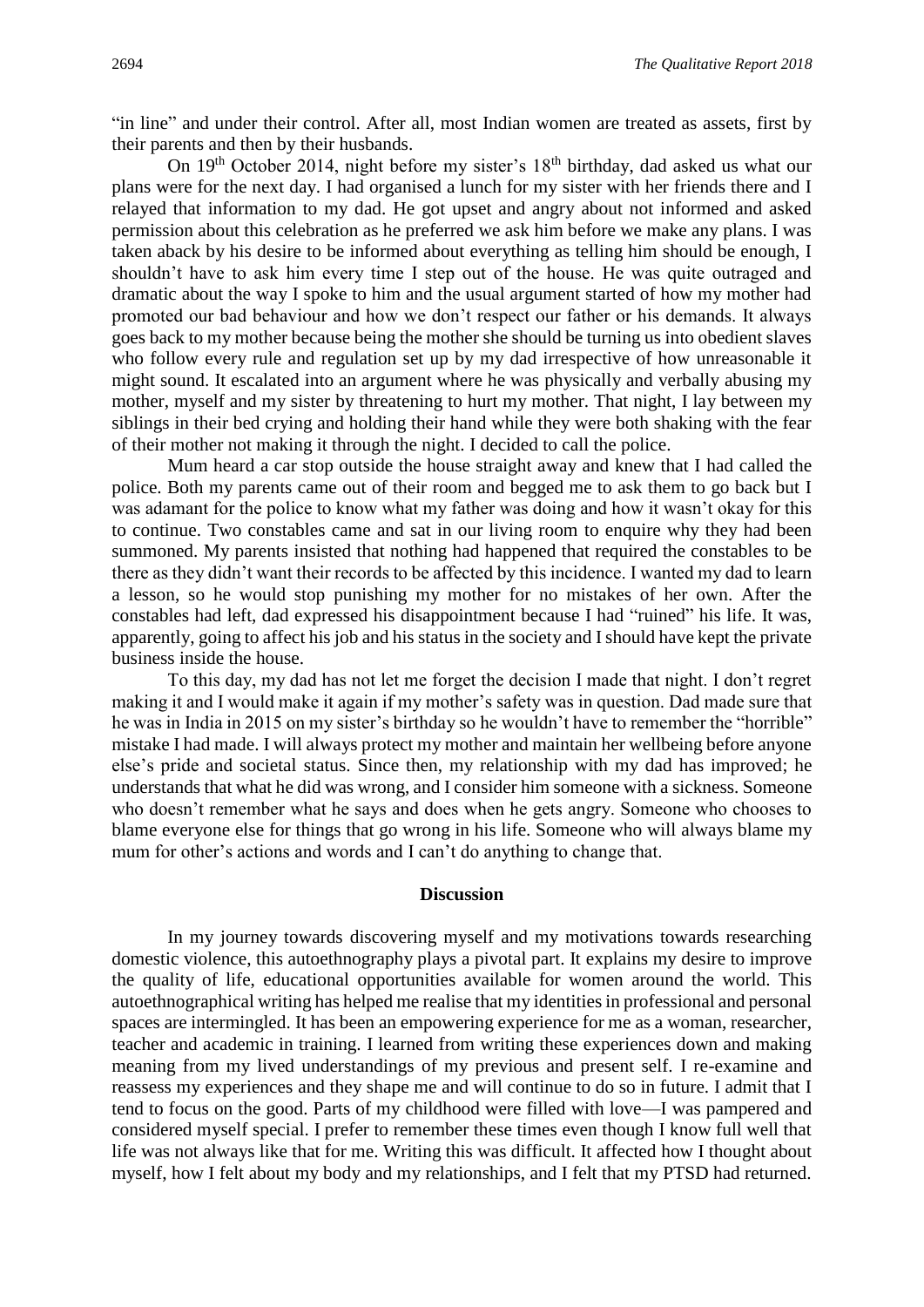I struggled to write my narratives. I would write a few words and find reasons to stop and do something else. I had to drag myself back to the page.

This autoethnographical piece has enhanced my ability to understand my emotions and to express them in a coherent way through my writing. I feel more aware of who I am and how my work reflects me. I gained deeper understandings of myself by questioning the meanings of my stories as defined by my current self and understood how to engage them in my day-today dealings. From the presentation of my Findings under five headings, three underlying issues materialized as being momentous in my life: Patriarchy in Indian culture, Resilience, Identity and Belonging. I acknowledge that a limitation of this study is that it is an insider view by one person. I have chosen to write my story about my younger life growing up as an Indian woman who experienced domestic violence and sexual abuse. I realize that as a study of one person (me) my findings are not generalizable, but from anecdotal discussion with other diasporic Indian women I believe that others may have experienced similar trauma. I hope to explore this in my future research.

#### **Patriarchy in Indian Culture**

Growing up as a girl in an Indian society meant that I was faced with cat calls, comments on my body, no dating or partying allowed and a non-existent social life. Throughout my 16 years spent in India, there were constant restrictions on what was allowed and what was not allowed. This was not limited to myself, but I also heard other girls around me with the same lifestyle. My life was about what I was not allowed to be or do rather than about what was my value and my potential. It is challenging to reside in a society and see the faults that exist within to the full capacity but that was not the case with India. The patriarchal and patrilineal culture in India is globally known. Moving to Australia, the biggest move of my life, was a blessing and made me realise just how constricting the patriarchy was in India. Australia is not perfect but being here made me realise that India needed help to fix its culture and its treatment of women. The cycle of violence and inequality has to end, and it cannot be done overnight. It is a patriarchal culture that has been growing for thousands of years and has been passed on to every male being born in the culture to varying extents. Indian culture is not restricted to India but is brought through by every migrant moving to countries all over the world. The desire to control wives and daughters with everything in their lives comes from a place where Indian men lack control over their own lives. Through watching my father try to control his wife and his children, I realised how much control he lacked over his own life and how he had been experiencing this since he was a child himself.

Patriarchy is "a set of symbols and ideas that make up a culture embodied by everything from the content of everyday conversation to literature and film" (Johnson, 1997, p. 84). Central to the notion of patriarchy is "the oppression of women, which takes several forms" (p. 11). India is a society whose governing system consists of males holding the power. The ideal of patriarchy is that a woman's job is to serve men all her life including her father, brothers and husband (Johnson & Johnson, 2001). An Indian woman, from the moment of her birth, is expected to obey a man's rule and serve him without any questions (Kelkar, 1992; Narasimhan, 1994). This sentiment applies to many societies where spousal abuse is a daily occurrence. Daughters are considered less valuable than sons and daughters and are often considered a social and economic burden. Indian women are vulnerable to abuse due to domination by men. One of the reasons, daughters are considered a burden is due to the patriarchy present in Indian culture being passed on through generations (Johnson & Johnson, 2001). An Indian community is not a mere location for a home but a space where a person's reputation is an integral and important part. While examining the role of women in the Indian society, one can quite clearly pinpoint its patriarchal nature. Women are treated and considered inferior to men, are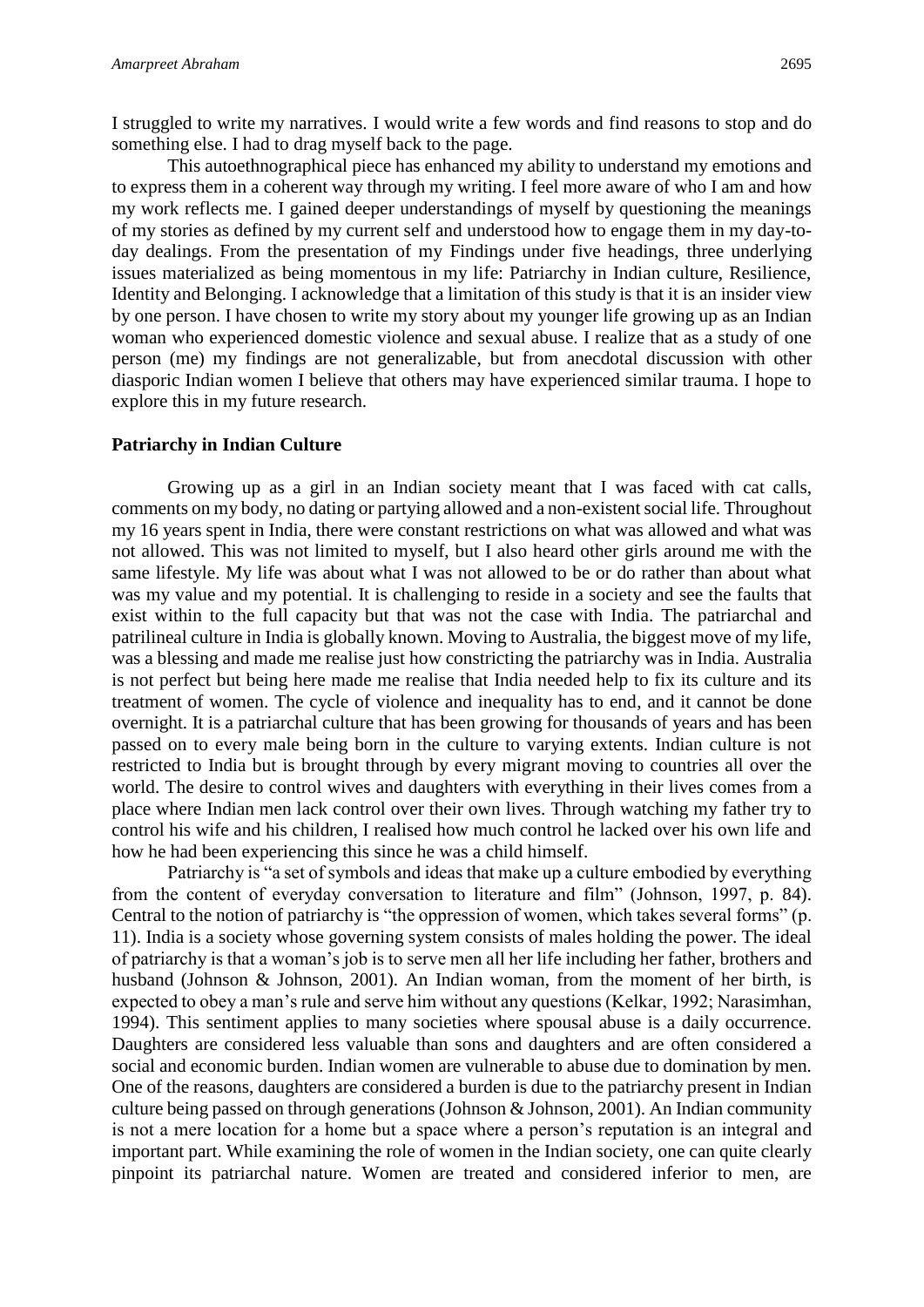financially dependent and are deemed unfit to make occupation and education choices (Miller, 1992).

## **Resilience**

Throughout this autoethnographical piece and my life, resilience has been a recurring theme displayed by my mother, myself and my family. My parents have been married for 26 years and throughout these years, my mother has constantly faced some sort of domestic abuse at my father's hands and sometimes his family. My mother's resilience knows no boundaries as she has not just survived the domestic violence but also worked very hard to ensure some sort of family life for her three children.

During my childhood, I was always wary of my father, not knowing when he would react violently towards my mother. That constant anxiety has a lasting impact on a child and her mental health. I cannot say with certainty if it was the same for my siblings but throughout their lives, they have displayed and shared the same anxious thoughts with me. When my dad first abused my mother, my mother could have chosen to leave, she almost did, but her resilience brought her back to her only daughter. She knew if she didn't return then I wouldn't know who my mother was and what she stood for. My mother has been there for my family, especially my father, through thick and thin. Her resilience has enabled her to work full time, look after her family and survive. There are days when you can see through my mother's layers of strength, you can see a woman who is tired and somewhat defeated but a fighter.

Resilience can be defined as a weight on people to do more than simply survive difficult emotional experiences, holding on to their inner balance loosely (Higgins, 1994). When faced with a challenge, individuals may give in or they can respond in one of three different ways – survive, recover or thrive (O'Leary & Ickovics, 1995). Although it is essential that women experiencing domestic violence be able to start recovering as soon as possible, this may not be within their power. Factors of resiliency are able to shed light on some of the individual dissimilarities in terms of women surviving from domestic abuse. There are four characteristics of individuals that are considered resilient (Dyer & McGuiness, 1996). These include, (i) carrying on and rebounding; the ability to keep going after experiencing adversity, (ii) a sense of self; achieving a poised perspective of life and its experiences, (iii) determination which involves the capacity to persevere until aims are reached and a pro social attitude which adopts openness to social interaction.

#### **Identity and Belonging**

My journey through struggling with my identity and belonging began when I was in India. I questioned my place in my family, the community and the wider society on a constant basis. I felt like an outsider in my own world because I did not believe in the same values and beliefs as everybody else. I did not want to get married in my early twenties, I wanted to continue studying and discovering who I wanted to be. The same struggles continued when I moved to Australia with my family. It was a different turmoil but much the same. Moving to an English-speaking country from India, being a different skin colour and having no friends made it really isolating and confusing. I missed my friends in India, but I also didn't know what to do to fit in. I felt left out and lonely and I can only imagine the turmoil my family must have faced too. I was 16 years old, but my parents were older than 40, when you spend that many years under a strong and influential culture, it is difficult to adapt and develop new values.

Migrants and their children face and struggle with fragmented identities divided between multiple countries, not knowing where they belong (Somerville, 2008). The children of migrants struggle with negotiating their identities and belonging to multiple countries. They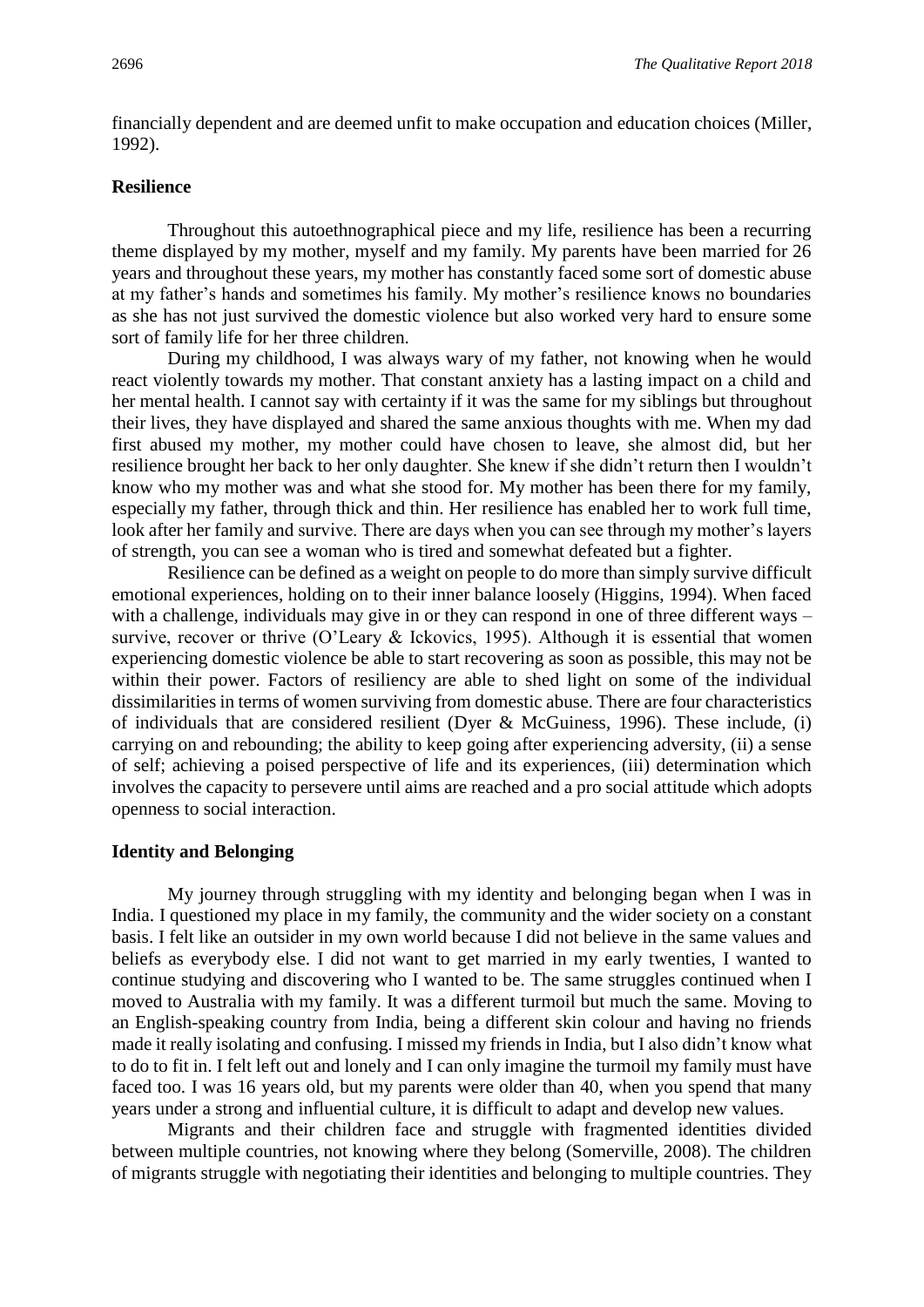have an emotional connection to their original country while also maintaining love and respect for their country of settlement. There is a sense of debt that is felt by these children, I felt it myself. You are aware of your parents giving up their settled lives to establish a new home in a new and unknown country. They do it because they want you to have a better life with better opportunities. I know that if I had stayed in India, I would not be pursuing my dreams, I would not be engaged to a non-Indian, non-Sikh man, I would not be planning my future the same way I currently am.

Australia has provided me with multiple life-altering opportunities including better education, better life style and my partner. I define as an Indian-Australian woman and my children will be Indian-Sri Lankan-Australian. I know that my identity is fluid and will continue to change but after being in Australia for over nine years, I feel that Australia is home. No matter where I am in the world, I will always want to come back because Australia has given me what I am grateful for today. I built my identity and a sense of belonging in this country. I developed my confidence and my voice to stand for what I believe in and what I consider fundamentally right.

This study has been a cathartic and emotional experience shedding further light into my life and my experience from my own point of view. I grew up the way I did due to my parents, my life experiences and my cultural background. My past, present and future impact me and shape me into the woman, researcher and teacher that I am today. My learning is a continual process, deepened by my past, content in the present and driven for my future.

#### **References**

- Biggerstaff, D., & Thompson, A. R. (2008). Interpretative phenomenological analysis (IPA): A qualitative methodology of choice in healthcare research. *Qualitative Research in Psychology*, *5*(3), 214-224.
- Britzman, D. (1998). *Lost subjects, contested objects: Toward a psychoanalytic inquiry of learning*. Albany, NY: State University of New York Press.
- Campbell, J. (1986). A survivor group for battered women. *Advances in Nursing Science, 8*(21), 13-20.
- Colombo, E., & Rebughini, P. (2013). *Children of immigrants in a globalized world*. Houndmills, Basingstoke: Palgrave Macmillan.
- Daga, A. S., Jejeebhoy, S., & Rajgopal, S. (1999). Domestic violence against women: An investigation of hospital causality records, Mumbai. *Journal of Family Welfare, 45*(1), 1-11.
- Dyer, J. G., & McGuiness, T. M. (1996). Resilience: Analysis of the concept. *Archives of Psychiatric Nursing, 10*(501), 276-282.
- Eatough, V., & Smith, J. (2006). "I was like a wild wild person": Understanding feelings of anger using interpretative phenomenological analysis. *British Journal of Psychology, 97,* 483-498.
- Ellis, C. (2009). *Revision: Autoethnographic reflections on life and work. Walnut Creek,* CA: Left Coast.
- Ellis, C., Adams, T., & Bochner, A. (2011). Autoethnography: An overview. *Qualitative Social Research, 12*(1), Art. 10.
- Ellis, C., & Bochner, A. P. (2000). Autoethnography, personal narrative reflexivity: Researcher as subject. In N. K. Denzin & Y. S. Lincoln (Eds.), *Handbook of qualitative research*   $(2<sup>nd</sup>$  ed., pp. 733-768). Thousand Oaks, CA: Sage.
- Ellis, C., & Bochner, A. P. (2002). *Ethnographically speaking: Autoethnography, literature and aesthetics.* Walnut Creek, CA: Altamira Press.
- Heewon, C. (2008). *Autoethnography as method.* Walnut Creek, CA: Left Coast.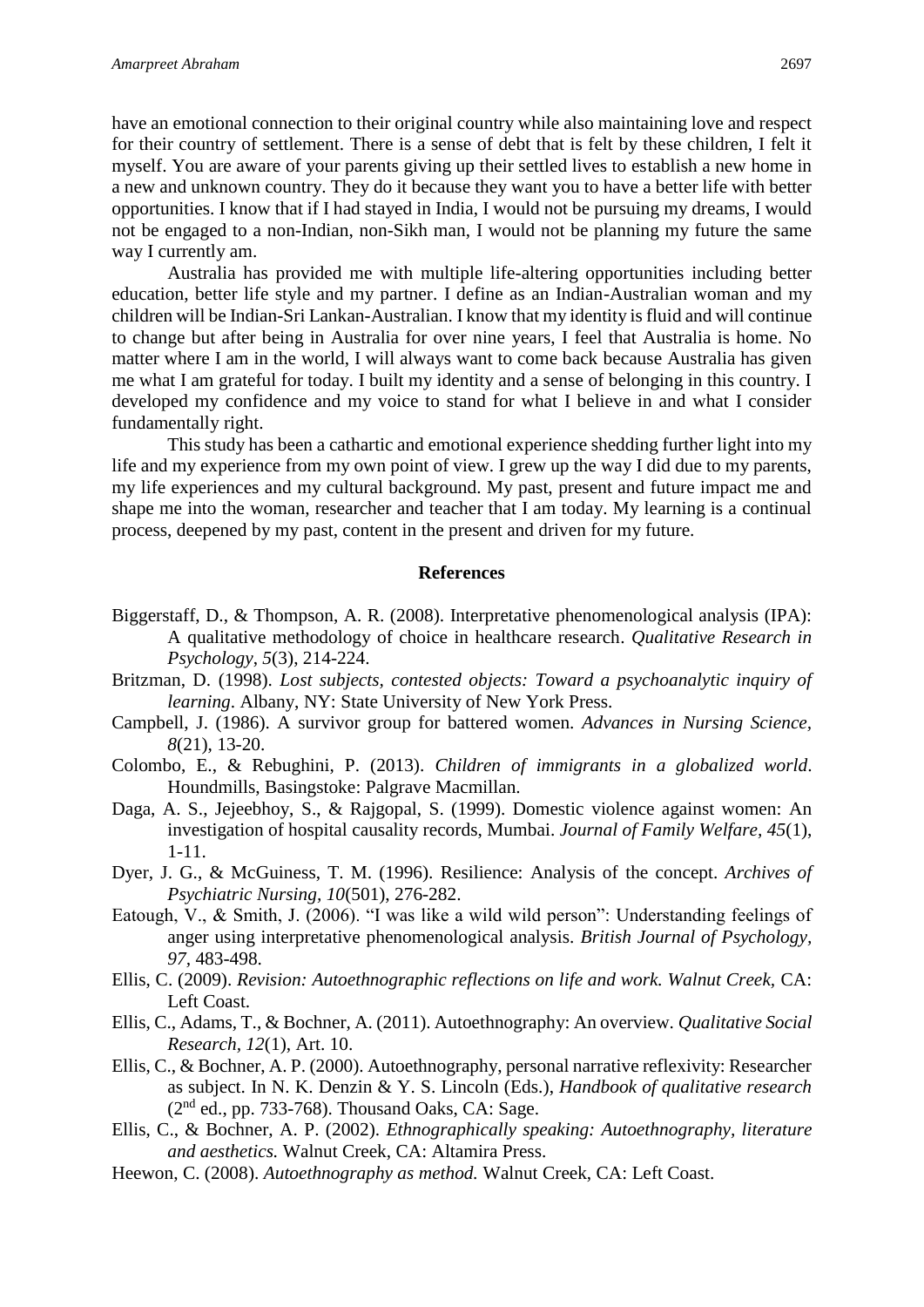- Higgins, G. O. (1994). *Resilient adults: Overcoming a cruel past.* San Francisco, CA: Josey-Bass.
- Johnson, A. G. (1997). *The gender knot: Unraveling or patriarchal legacy.* Philadelphia, PA: Temple University Press.
- Johnson, P. & Johnson, J. (2001). The oppression of women in India. *Violence against Women*, 7(9), 1051-1068.
- Kakkar, S. (1998). Feminine identity in India. In R. Ghadially (Ed.), *Women in Indian society*  (pp. 44-68). New Delhi, India: Sage.
- Kelkar, G. (1992). *Violence against women: Perspectives and strategies in India.* Bangkok, Thailand: Asian Institute of Technology.
- Kondora, L. L. (1993). A Heideggerian hermeneutical analysis of survivor of incest. *Journal of Nursing Scholarship, 25*(1), 11-16.
- Mahajan, A. (1990). Instigators of wife battering. In S. Sood (Ed.), *Violence against women* (pp. 1-10). Jaipur, India: Arihant Publishers.
- Mallet, D. (2011). Walking a mile in their shoes: Non-native English speakers' difficulties in English language mathematics classrooms. *Journal of Learning Design, 4*(3), 28-34.
- Manuelrayan, A. (2012). Cultural reorientations: How Indian mothers and daughters in Canberra are renegotiating their 'hyphenated' identities [Presentation]. Paper presented at *Cultural Studies Association of Australasia (CSAA) 2011 Annual Conference: Cultural ReOrientations and Comparative Colonialities.* Adelaide, South Australia: 120-139.
- Miller, B. D. (1992). Wife-beating in India: Variations on a theme. In D. Counts, J. K. Brown, & J. C. Campbell (Eds.), *Sanctions and sanctuary: Cultural perspectives on the beating of wives* (pp. 173-184). Boulder, CO: Westview.
- Morse, J. M. (1994) Designing funded qualitative research. In N. K. Denzin & Y. S. Lincoln (Eds.), *Handbook of qualitative research* (pp. 220-235). Thousand Oaks, CA: Sage.
- Narasimhan, S. (1994). India: From sati to sex determination tests. In M. Davies (Ed.), *Women and violence* (pp. 43-52). London, UK: Zed Books.
- O'Leary, V. E., & Ickovics, J. R. (1995). Resilience and thriving in response to challenge: An opportunity for a paradigm shift in women's health. Women's health: Research on gender. *Behaviour and Policy, 1*(2), 121-142.
- Roberts, B. (2004). Who's in the mirror? Issues surrounding the identity construction of music educators. *Action, Criticism, and Theory of Music Education, 3*(2), 1-42. Retrieved from [http://act.maydaygroup.org/articles/Roberts3\\_2.pdf](http://act.maydaygroup.org/articles/Roberts3_2.pdf)
- Roy, M. (2014). The impact of resilience and recovery among the survivors of domestic violence: A perspective study of women in the Indian context. *Indian journal of Health and Wellbeing, 5*(12), 1487-1491.
- Seymour, S. C. (1999). *Women, family and childcare in India: A world in transition.*  Cambridge, UK: Cambridge University Press
- Somerville, K. (2008). "Transnational belonging among second generation youth: Identity in a globalised world." In A. Singh (Ed.), *Special Issue on Youth and Migration, Journal of Social Sciences, 10,* 23-33.
- Tenni, C., Smyth, A., & Boucher, C. (2003). The researcher as autobiographer: Analysing data written about oneself. *The Qualitative Report, 8*(1). Retrieved from <https://nsuworks.nova.edu/tqr/vol8/iss1/1/>
- van Manen, M. (1997). *Researching lived experience: Human science for an action sensitive pedagogy* (2nd ed.). London, UK: The Althouse Press.
- Walker, L. (1979). How battering happens and how to stop it. In D. M. Moores (Ed.), *Battered women* (pp. 59-78). Beverly Hills, CA: Sage*.*